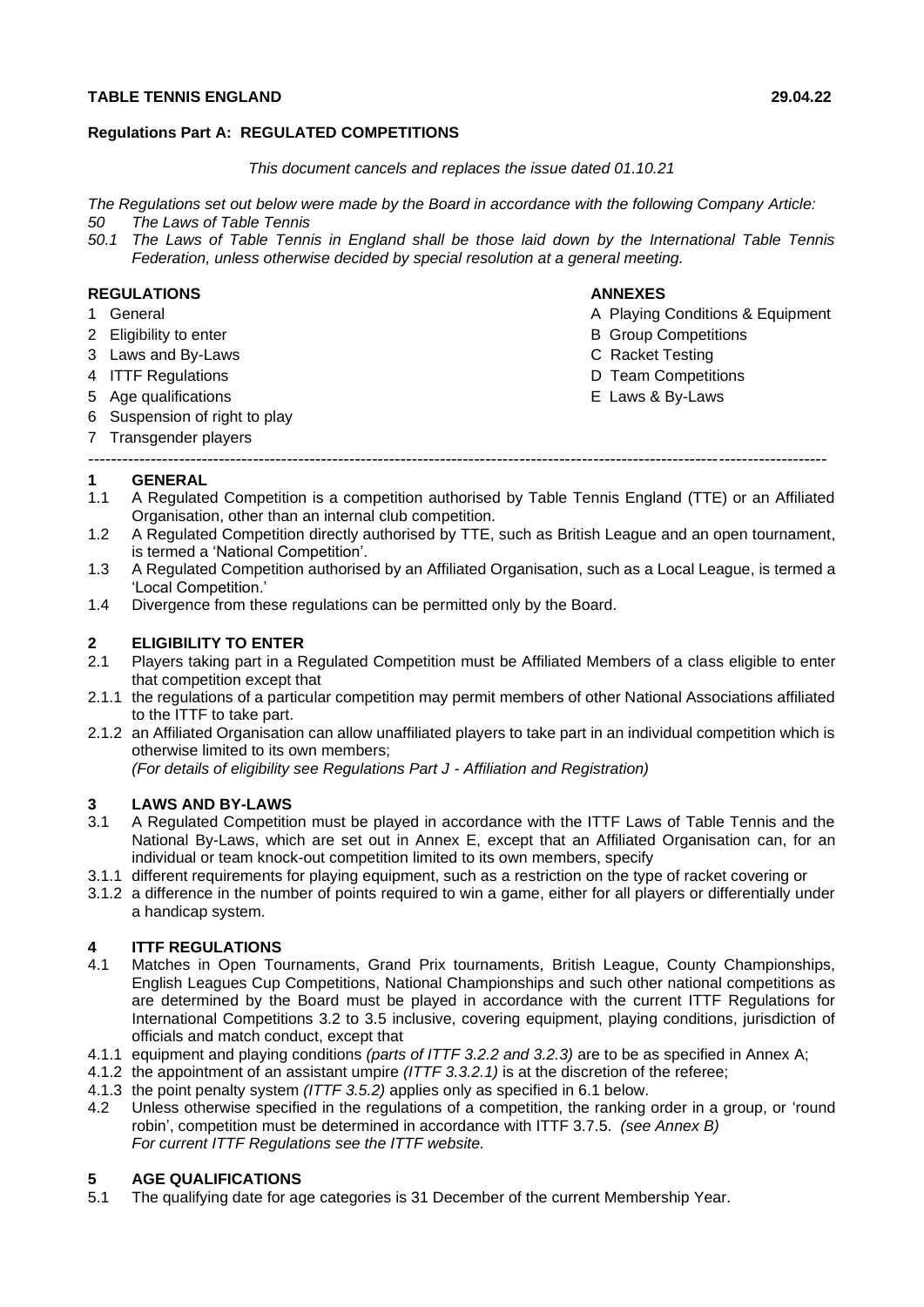- 5.2 'Cadet' means an individual under 15 years of age on the qualifying date;
- 5.3 'Junior' means an individual under 19 years of age on the qualifying date;
- 5.4 'Veteran' means an individual 40 years of age or over on the qualifying date.
- 5.5 Unless otherwise stated in the competition's own regulations,
- 5.5.1 an event for players under a certain age is restricted to individuals under that age on the qualifying date;
- 5.5.2 an event for players over a certain age is restricted to individuals of that age or over on the qualifying date.

### **6 SUSPENSION OF RIGHT TO PLAY**

- 6.1 Matches controlled by qualified officials in Open Tournaments, Grand Prix tournaments, British League, County Championships, English Leagues Cup Competitions, National Championships and such other national competitions as are determined by the Board are subject to the ITTF point penalty system *(ITTF 3.5.2)* for dealing with misbehaviour.
- 6.2 Players who are formally warned or penalised by an umpire for misbehaviour will incur 1 'penalty mark' on each occasion, and disqualification by a referee will incur 2 penalty marks.
- 6.2.1 If they incur 5 penalty marks within a twelve month period their right to play in Regulated Competitions, or to be selected to represent TTE, will be suspended for a period of one month.
- 6.2.2 If in the twelve months following a first suspension they incur 3 penalty marks, a further suspension of one month will be imposed.
- 6.2.3 If in the twelve months following a second suspension they incur 3 penalty marks, a further suspension of one month will be imposed.
- 6.2.4 If in the twelve months following a third suspension they incur 3 penalty marks, a further suspension of three months will be imposed.
- 6.2.5 If a player who is under suspension takes part in a Regulated Competition an additional suspension of six months will be imposed.
- 6.3 A player's record of penalty marks will be set to zero at the end of a suspension.
- 6.4 A record will be kept of penalty marks incurred and when players become liable to suspension the starting date and the expected end date of the suspension period will be notified to them; permanent suspensions will be and published on the TTE website.

# **7 TRANSGENDER PLAYERS**

7.1 Transgender players can take part in a Regulated Competition in accordance with the provisions of IOC guidelines, which are published on the TTE website.

### **8 ENTRY**

- 8.1 The entry procedure for a National Competition, as defined in 1.2, must include the assurances contained in the following current TTE forms:
- 8.1.1 GDPR and Activity Consent form;
- 8.1.2 Anti-Doping Acknowledgment form for participants under the age of 18.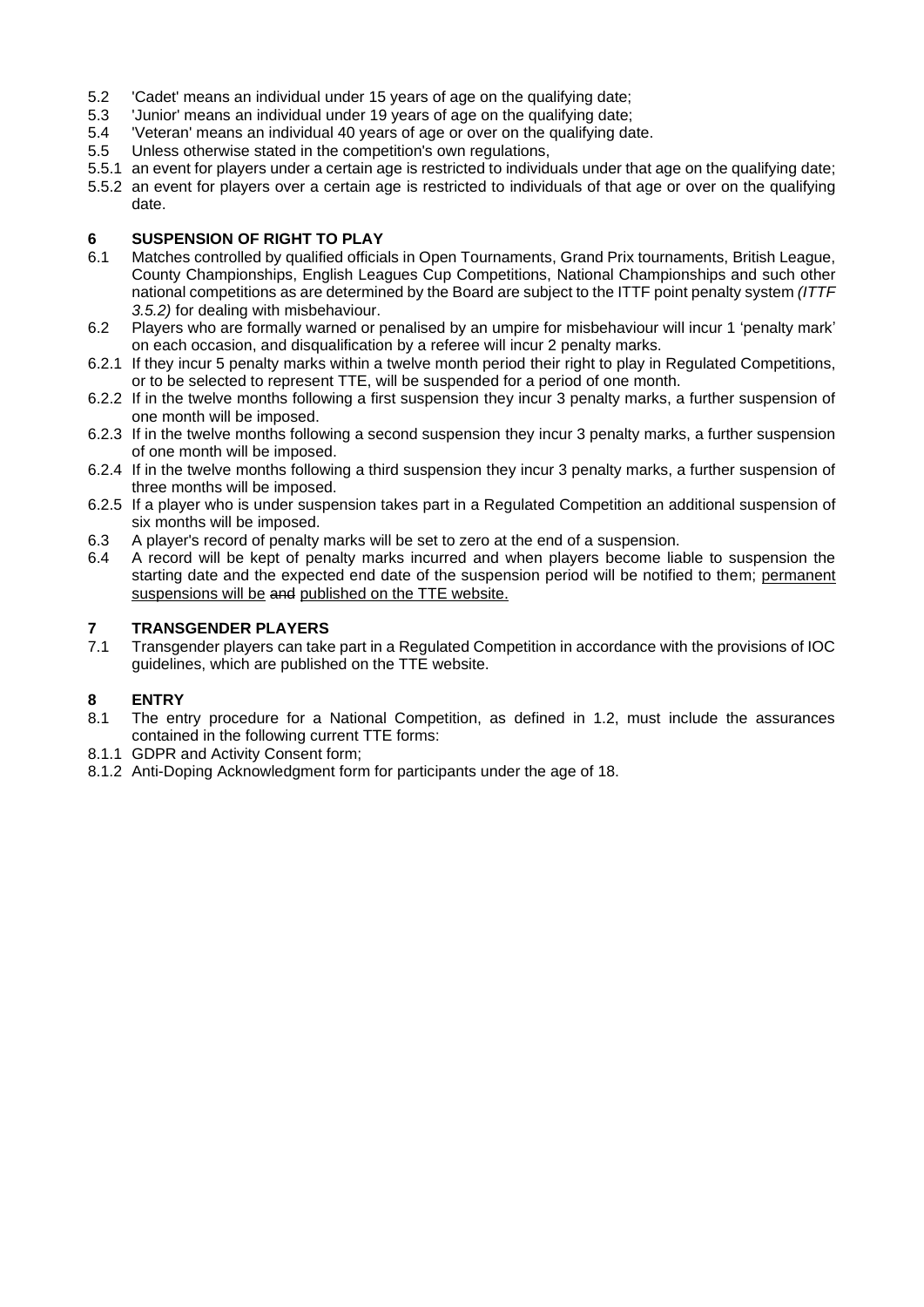### **Annex A to Regulated Competitions Regulations: PLAYING CONDITIONS & EQUIPMENT**

The playing conditions shown in the table below apply to the competitions listed but may be adopted also for any other competition. The regulations for a competition should specify the appropriate grade and give details of any minor variations. For example: *"The playing conditions will be grade 3 except that for some tables the length of the playing area will be 9.5m."* Entry implies acceptance of such variations.

|              | <b>TYPICAL APPLICATIONS</b>                                                                                 | <b>PLAYING SPACE</b> |       |        | <b>LIGHTING</b> |                |                                          |
|--------------|-------------------------------------------------------------------------------------------------------------|----------------------|-------|--------|-----------------|----------------|------------------------------------------|
| <b>GRADE</b> |                                                                                                             | (lower limits)       |       |        |                 |                | <b>SURROUNDS</b>                         |
|              |                                                                                                             | Length               | Width | Height | Intensity       | Height         |                                          |
| 5            | World, Olympic & Open<br><b>International Championships</b>                                                 | 14m                  | 7m    | 5m     | 1500 lux        | 5 <sub>m</sub> | Along all sides<br>of playing area       |
| 4            | 4* senior tournaments,<br>SBL, VBL, WBL & CC<br><b>Premier Divisions</b>                                    | 12 <sub>m</sub>      | 6m    | 4m     | 500 lux         | 4m             | Along all sides<br>of playing area       |
| 3            | 4* Junior/Cadet, 3* and GP<br>tournaments, JBL Premier<br>Division, BL & CC lower<br>divisions, ELCC finals | 10 <sub>m</sub>      | 5m    | 3m     | 500 lux         | 3m             | At least along<br>ends and at<br>corners |
| 2            | 1 & 2 star tournaments.<br>NCL & NJL, ELCC rounds,<br>recommended for League play                           | 9m                   | 4.5m  | 3m     | 300 lux         | 3m             | At least along<br>ends and at<br>corners |
|              | Development tournaments                                                                                     | 8.5 <sub>m</sub>     | 4m    | 3m     | 300 lux         | 3m             | Playing area<br>clearly marked           |

BL = British League CC = County Championships ELCC = English Leagues Cup Competitions GP = Grand Prix NCL = National Cadet League NJL = National Junior League

#### **PLAYING AREA**

1 Where the specified playing area abuts a wall or other solid obstruction an additional 1m should be allowed between the playing area and the obstruction.

2 The lighting intensity specified is that at the level of the playing surface and it should be as uniform as possible over the whole of the playing area. *ITTF 3.2.3.4*

3 Where several tables are in use, the lighting level should be the same for all of them, and the level elsewhere in the playing hall should not be higher than the lowest level in the playing area. *ITTF 3.2.3.5*

4 The background should be generally dark-coloured and should not contain bright light sources or daylight through uncovered windows or other apertures. *ITTF 3.2.3.7*

5 Flooring shall not be light-coloured, brightly reflecting or slippery; it shall be resilient, except in wheelchair events, where it may be rigid. *ITTF 3.2.3.8*

#### **PLAYING EQUIPMENT & CLOTHING**

6 ITTF approved tables and nets are mandatory for Grades 3-5 and are recommended for grades 1-2. ITTF approved balls and authorised racket coverings are mandatory for all Grades.

7 Playing clothing shall consist of a shirt and shorts, trousers, leggings or skirt, or a one-part sports outfit, socks and playing shoes; a sports hijab may also be worn. Other garments shall not be worn during play except with the permission of the referee. *ITTF 3.2.2.1 amended*

8 The main colour of a shirt, shorts, trousers or skirt, other than sleeves and collar of a shirt, shall be clearly different from that of the ball in use. *ITTF 3.2.2.2 amended*

9 Markings or trimming on the front or side of a playing garment and objects such as jewellery worn by a player shall not be so conspicuous or brightly reflecting as to unsight an opponent. *ITTF 3.2.2.5*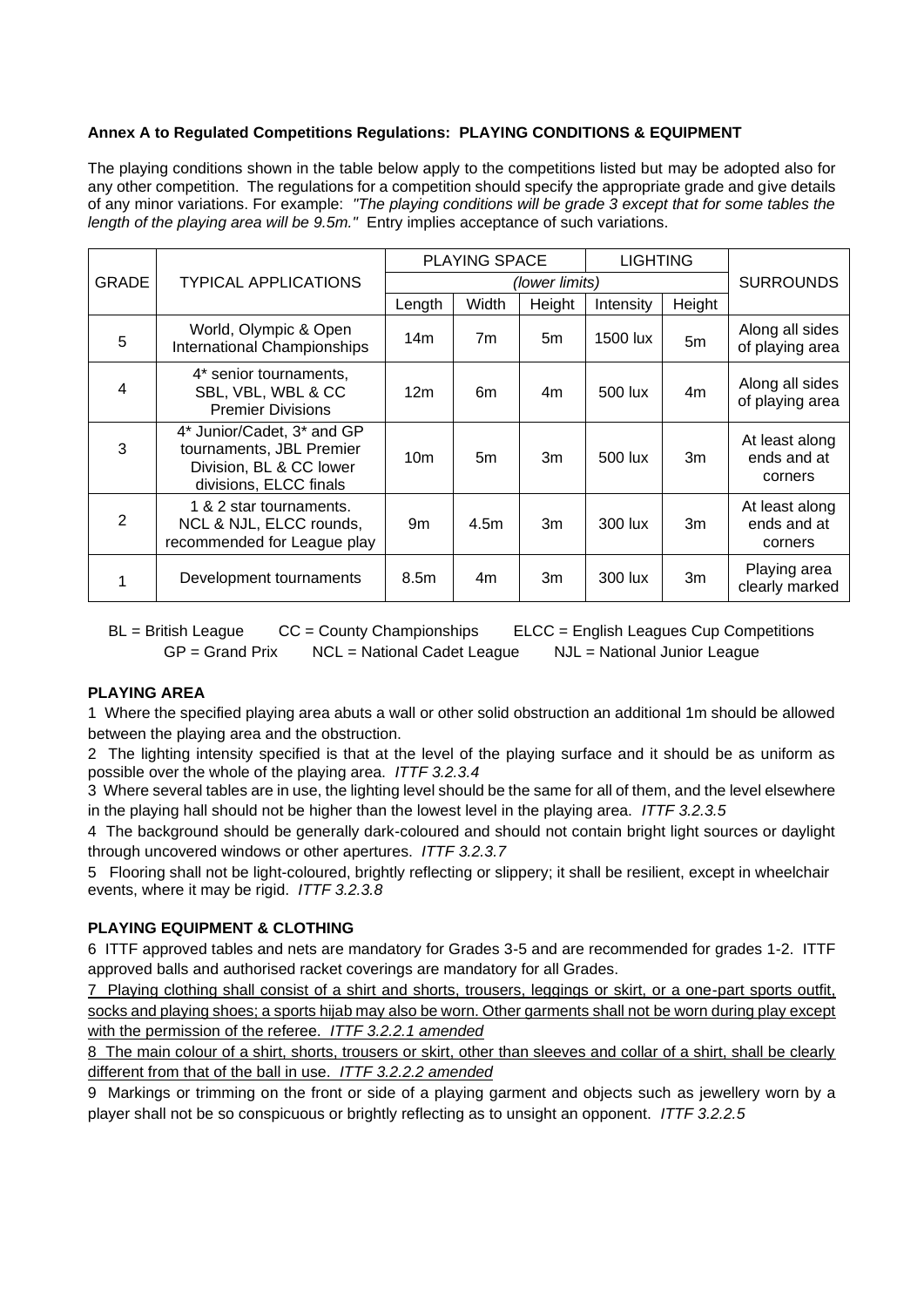### **Annex B to Regulated Competitions Regulations: GROUP COMPETITIONS**

- 1 In a group, or "round robin", competition, all members of the group shall compete against each other and shall score 2 match points for a win, 1 for a loss in a played match and 0 for a loss in an unplayed or unfinished match; a player who is disqualified after the completion of a match for any reason shall be deemed to have lost the match and shall score no match points.
- 2 The ranking order in the group shall be determined primarily by the number of match points scored; if two or more members of the group have scored the same number of match points their relative positions shall be determined only by the results of the matches between them, by considering successively the numbers of match points, the ratios of wins to losses first in individual matches (for a team event), then in games and in points, as far as is necessary to resolve the order.
- 3 If at any step in the calculations the positions of one or more members of the group have been determined while the others are still equal, the results of matches in which those members took part shall be excluded from any further calculations needed to resolve the equalities.
- 4 If it is not possible to resolve equalities by means of the foregoing procedure the relative positions shall be decided by lot.

|                                                                                                       | A       | В       | C       | D       | MP  | R              |  |  |  |  |
|-------------------------------------------------------------------------------------------------------|---------|---------|---------|---------|-----|----------------|--|--|--|--|
| A                                                                                                     | X       | $2 - 3$ | $0 - 3$ | $1 - 3$ | 3   | 4              |  |  |  |  |
| B                                                                                                     | $3 - 2$ | X       | $3 - 2$ | $2 - 3$ | 5   | $1=$           |  |  |  |  |
| C                                                                                                     | $3 - 0$ | $2 - 3$ | Χ       | $3 - 1$ | 5   | $1=$           |  |  |  |  |
| D                                                                                                     | $3 - 1$ | $3 - 2$ | $1 - 3$ | x       | 5   | $1=$           |  |  |  |  |
| A is clearly 4th so the results of<br>his matches can be eliminated                                   |         |         |         |         |     |                |  |  |  |  |
|                                                                                                       | A       | В       | C       | D       | МP  | R              |  |  |  |  |
| А                                                                                                     |         |         |         |         |     | 4              |  |  |  |  |
| B                                                                                                     |         | Χ       | $3 - 2$ | $2 - 3$ | 3   | $1=$           |  |  |  |  |
| C                                                                                                     |         | $2 - 3$ | X       | $3 - 1$ | 3   | $1=$           |  |  |  |  |
| D                                                                                                     |         | $3 - 2$ | $1 - 3$ | X       | 3   | $1=$           |  |  |  |  |
| B, C and D are equal in match points so the final<br>ranking is determined by the W/L ratios in games |         |         |         |         |     |                |  |  |  |  |
|                                                                                                       | Α       | В       | C       | D       | W/L | R              |  |  |  |  |
| А                                                                                                     |         |         |         |         |     | 4              |  |  |  |  |
| B                                                                                                     |         | Χ       | $3 - 2$ | $2 - 3$ | 5/5 | $\overline{2}$ |  |  |  |  |
| C                                                                                                     |         | $2 - 3$ | X       | $3 - 1$ | 5/4 | 1              |  |  |  |  |
| D                                                                                                     |         | $3 - 2$ | $1 - 3$ | Χ       | 4/5 | 3              |  |  |  |  |

Worked example: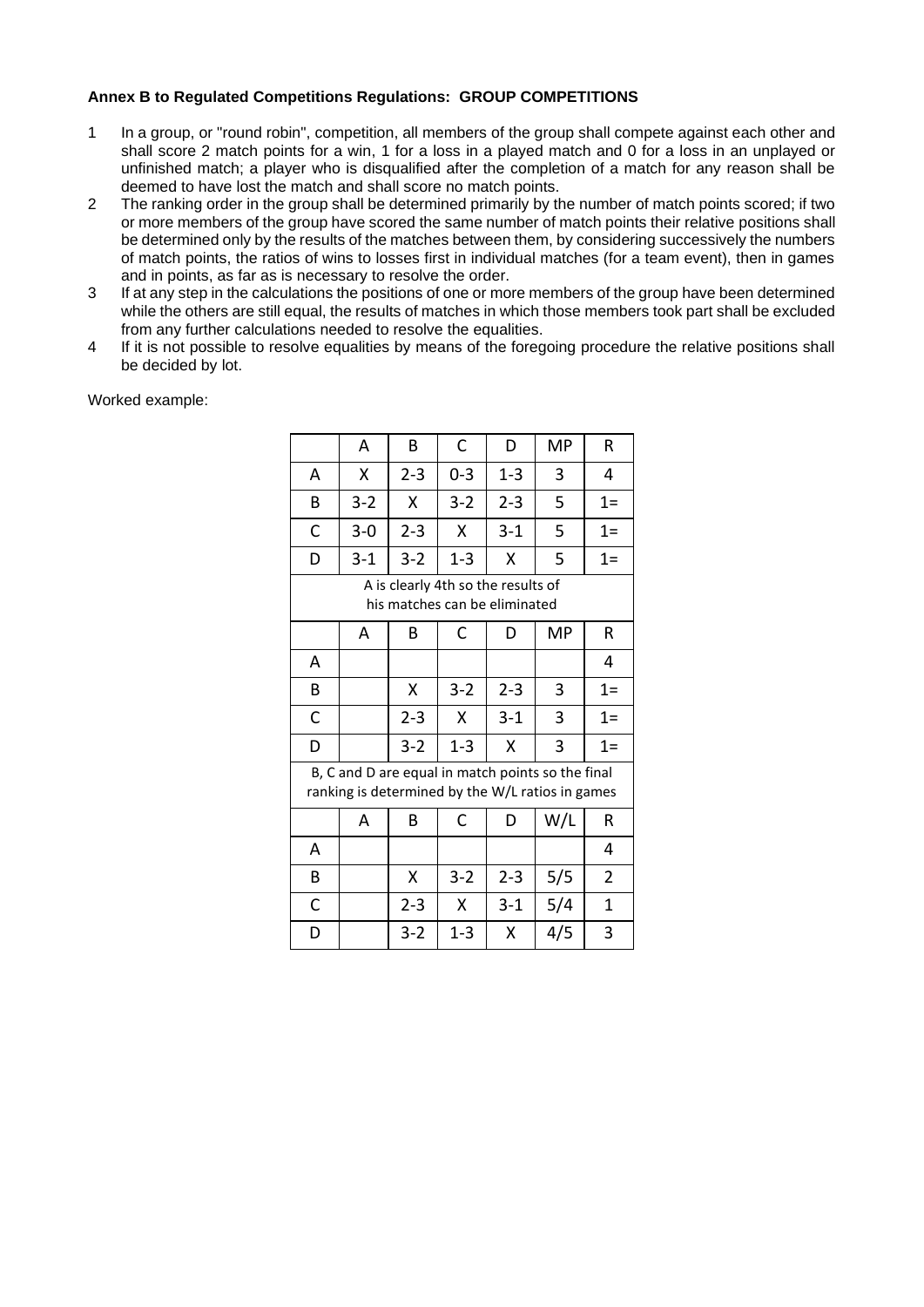### **Annex C to Regulated Competitions Regulations: RACKET TESTING PROCEDURE**

- 1 At any event under TTE jurisdiction rackets may be tested for conformity with Laws and Regulations in accordance with the procedure set out below.
- 2 The Referee is responsible for racket testing but can delegate authority to perform the test to a designated official.
- 3 The Referee and Deputy Referee will select matches where both players or pairs will have their rackets tested; it is recommended that, in each event (eg MS, WD) of an Open Tournament, 4 matches be selected for testing in the group stage and 2 matches in each knock-out round.
- 4 Players whose rackets have been selected for testing will be informed by the Referee that their rackets must be taken to the racket control area.
- 5 A racket which passes the test will be taken to the Referee by the tester and will then be passed to the match umpire, who will retain it until the players come to the playing area ready to start the match.
- 6 The test will be carried out after the match if the player does not submit the racket for a pre-match test. If a racket does not pass a racket control test after the match, the offending player will be liable to penalties, including forfeiture of the match.
- 7 If a racket fails a pre-match test the player can replace it with another racket which must also be tested.
- 8 If a player changes a damaged racket during a match, the umpire must collect the racket immediately the match finishes and take it to the racket control area, where it will be tested;
- 9 If in the circumstances described in paragraphs 6 or 7 the second racket fails the test, the matter must be reported immediately to the Referee, who has power to disqualify the player from the match, the event or the whole competition.
- 10 At the conclusion of the Tournament the Referee will complete the Testing Summary (OT98) and return this, together with the individual Testing Records, to the TTE Office.
- 11 Details of rackets that fail the test and that belong to members of another National Association will be reported to that National Association by TTE.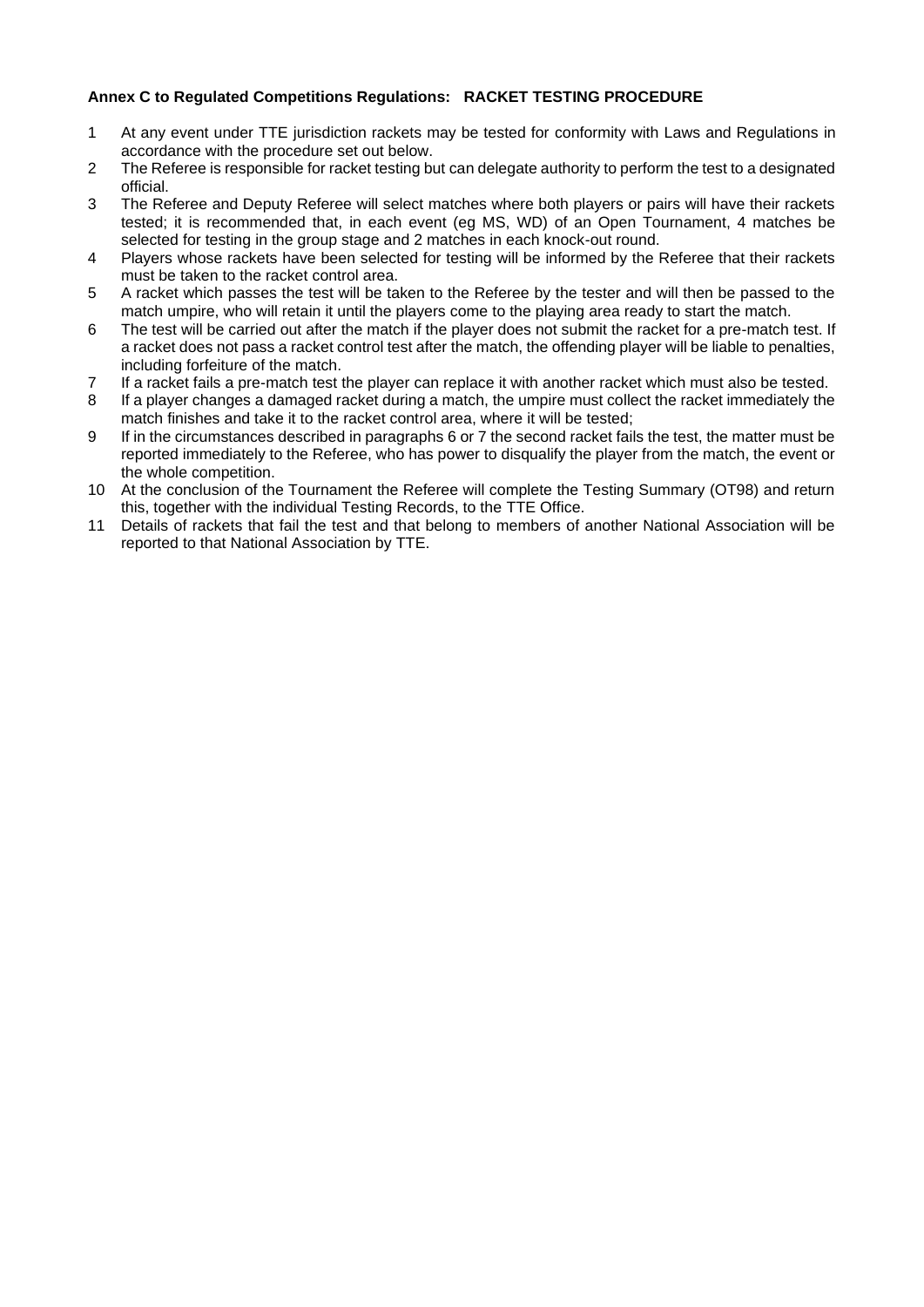### **Annex D to Regulated Competitions Regulations: TEAM COMPETITIONS**

# **1 REGULATIONS**

- 1.1 Team competitions are subject to regulations in addition to those of Competitive Table Tennis.
- 1.2 The regulations for a Local League are included in its Constitution and Rules or are set by the responsible League Committee; the regulations for any other team competition are set by the organiser and should specify (as appropriate):
- 1.2.1 whether the competition is for groups of individuals or for organisations and, if for organisations, the categories of organisations eligible to enter, how eligibility to represent an organisation is defined and any evidence which must be supplied to establish this;
- 1.2.2 whether an organisation may enter more than one team;<br>1.2.3 the circumstances (if any) in which a player may real
- the circumstances (if any) in which a player may represent more than one team in the same competition;
- 1.2.4 when and how the squad of players and reserves for each team must be registered;<br>1.2.5 the number of players for each team match and when the players for a particular tear
- the number of players for each team match and when the players for a particular team match must be nominated;
- 1.2.6 the playing system that is, individual matches which constitute a team match, how the players for each individual match are determined and the order of the individual matches; *(any system may be used; for information only, Section 3 below shows some that are used in international competitions)*
- 1.2.7 whether the competition is to be played as a group or a knock-out;<br>1.2.8 which (if any) of the ITTF Regulations for Team Competitions show
- which (if any) of the ITTF Regulations for Team Competitions shown in Section 2 below will apply to the match;
- 1.2.9 the circumstances (if any) in which two or more individual matches from the same team match may be played on two or more tables simultaneously;
- 1.2.10 where matches are played on a home and away basis, the arrangements the home team is required to make for the away team to practise before the match;
- 1.2.11 where a team is required to rank its players in order of merit, how this order is to be determined

### **2 ITTF TEAM MATCH PROCEDURE** *(optional)*

- 2.1 All players shall be selected from those nominated for the event. *(ITTF 3.7.7.1)*
- 2.2 The name of the team captain, playing or non-playing, shall be designated beforehand to the umpire. *(ITTF 3.7.7.2)*
- 2.3 Before a team match the right to choose A, B, C or X, Y, Z shall be decided by lot and the captains shall name their teams to the referee or his or her representative, assigning a letter to each singles player. *(ITTF 3.7.7.3)*
- 2.4 The pairs for a doubles match need not be nominated until the end of the immediately preceding singles match. *(ITTF 3.7.7.4)*
- 2.5 A team match shall end when one team has won a majority of the possible individual matches *(ITTF 3.7.7.5)*.
- 2.6 There shall be no intervals between successive individual matches of a team match except that a player who is required to play in successive matches may claim an interval of up to 5 minutes between those matches (*ITTF 3.4.4.3)*;

# **3 ITTF TEAM MATCH PLAYING SYSTEMS**

- 3.1 Best of 5 matches Swaythling Cup system **-** 5 singles *(ITTF 3.7.6.1)* A team shall consist of 3 players. Order of play:  $A \vee X$ ,  $B \vee Y$ ,  $C \vee Z$ ,  $A \vee Y$ ,  $B \vee X$
- 3.2 Best of 5 matches Corbillon Cup system 4 singles and 1 doubles *(ITTF 3.7.6.2)* A team shall consist of 2, 3 or 4 players. Order of play: A v X, B v Y, Doubles, A v Y, B v X In the doubles, any pair of A, B, C plays any pair of X, Y, Z
- 3.3 Best of 5 matches Olympic system 4 singles and 1 doubles *(ITTF 3.7.6.3)* A team shall consist of 3 players. Order of play: A v X, B v Y, doubles, B or A v Z, C v Y or X In the doubles, C with A or B plays Z with X or Y; no player may take part in more than 2 individual matches.
- 3.4 Best of 7 matches 6 singles and 1 doubles *(ITTF 3.7.6.4)* A team shall consist of 3, 4 or 5 players. Order of play: A v X, B v Y, C v Z, Doubles, A v Y, C v X, B v Z In the doubles, any pair of A, B, C plays any pair of X, Y, Z
- 3.5 Best of 9 matches former Swaythling Cup system 9 singles *(ITTF 3.7.6.5)* A team shall consist of 3 players. Order of play: A v X, B v Y, C v Z, B v X, A v Z, C v Y, B v Z, C v X, A v Y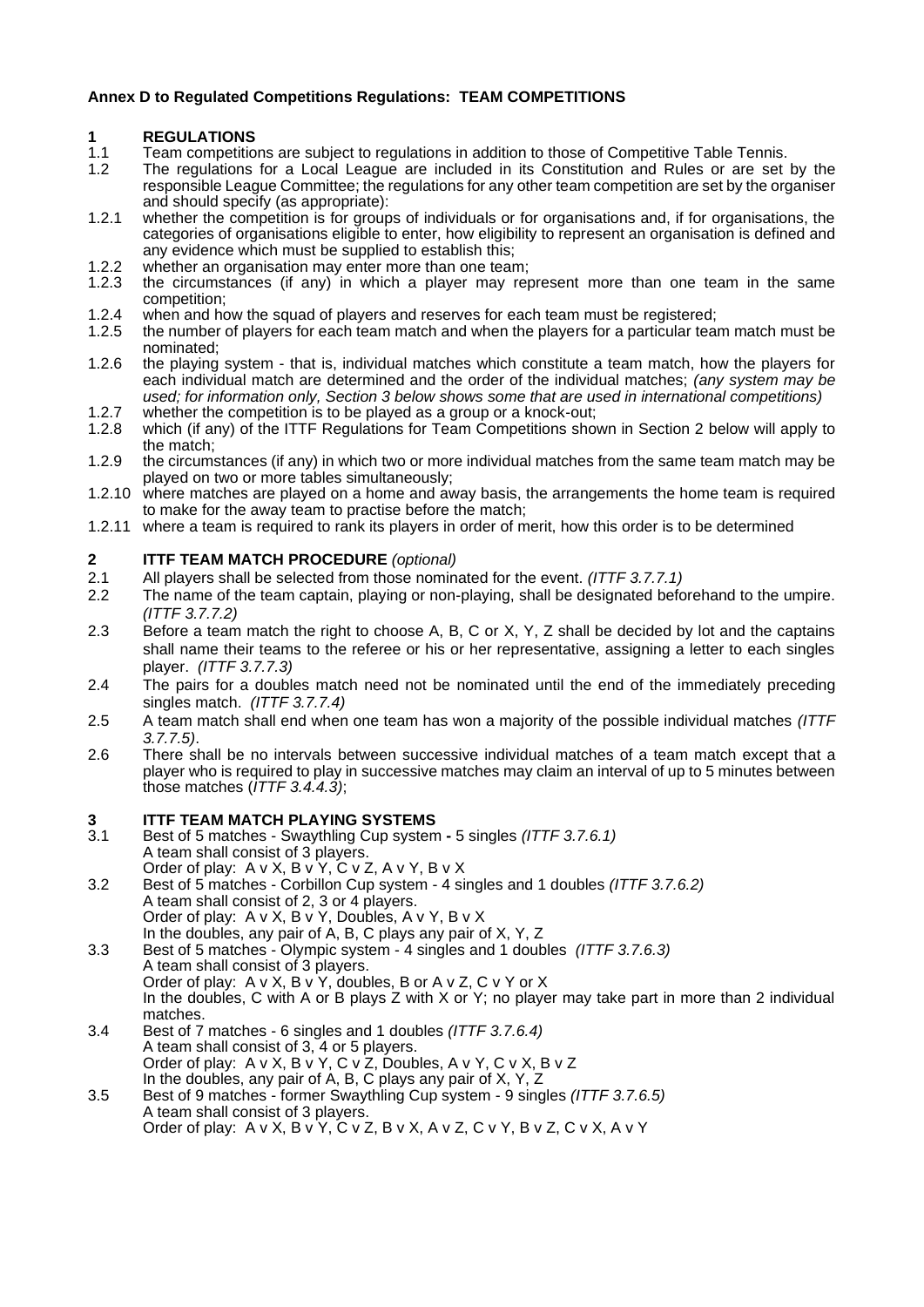# **Annex E to Regulated Competitions Regulations: LAWS & BY-LAWS 2021-22**

*Note: This Annex combines the Laws and National By-Laws into a single document for ease of reference. The paragraphs shown in italics are ITTF Regulations 3.2.1.1, 3.2.1.3, 3.2.4.1 and 3.4.2.4 which have been adopted by Table Tennis England as National By-Laws. The Laws and By-Laws will be updated in line with any changes made by the ITTF.*

### **2.1 THE TABLE**

- 2.1.1 The upper surface of the table, known as the playing surface, shall be rectangular, 2.74m long and 1.525m wide, and shall lie in a horizontal plane 76cm above the floor.
- 2.1.2 The playing surface shall not include the vertical sides of the table-top.
- 2.1.3 The playing surface may be of any material and shall yield a uniform bounce of about 23cm when a standard ball is dropped on to it from a height of 30cm.
- 2.1.4 The playing surface shall be uniformly dark coloured and matt, but with a white side line, 2cm wide, along each 2.74m edge and a white end line, 2cm wide, along each 1.525m edge.
- 2.1.5 The playing surface shall be divided into 2 equal courts by a vertical net running parallel with the end lines, and shall be continuous over the whole area of each court.
- 2.1.6 For doubles, each court shall be divided into 2 equal half-courts by a white centre line, 3mm wide, running parallel with the side lines; the centre line shall be regarded as part of each right halfcourt.

### **2.2 THE NET ASSEMBLY**

- 2.2.1 The net assembly shall consist of the net, its suspension and the supporting posts, including the clamps attaching them to the table.
- 2.2.2 The net shall be suspended by a cord attached at each end to an upright post 15.25cm high, the outside limits of the post being 15.25cm outside the side line.
- 2.2.3 The top of the net, along its whole length, shall be 15.25cm above the playing surface.
- 2.2.4 The bottom of the net, along its whole length, shall be as close as possible to the playing surface and the ends of the net shall be attached to the supporting posts from top to bottom.

### **2.3 THE BALL**

- 2.3.1 The ball shall be spherical, with a diameter of 40mm.
- 2.3.2 The ball shall weigh 2.7g.
- 2.3.3 The ball shall be made of celluloid or similar plastics material and shall be white or orange, and matt.
- *2.3.4 The ball shall be of a brand and type currently approved by the ITTF.*

### **2.4 THE RACKET**

- 2.4.1 The racket may be of any size, shape or weight but the blade shall be flat and rigid.
- 2.4.2 At least 85% of the blade by thickness shall be of natural wood; an adhesive layer within the blade may be reinforced with fibrous material such as carbon fibre, glass fibre or compressed paper, but shall not be thicker than 7.5% of the total thickness or 0.35mm, whichever is the smaller.
- 2.4.3 A side of the blade used for striking the ball shall be covered with either ordinary pimpled rubber, with pimples outwards having a total thickness including adhesive of not more than 2.0mm, or sandwich rubber, with pimples inwards or outwards, having a total thickness including adhesive of not more than 4.0mm.
- 2.4.3.1 Ordinary pimpled rubber is a single layer of non-cellular rubber, natural or synthetic, with pimples evenly distributed over its surface at a density of not less than 10/cm<sup>2</sup> and not more than 30/cm<sup>2</sup>.
- 2.4.3.2 Sandwich rubber is a single layer of cellular rubber covered with a single outer layer of ordinary pimpled rubber, the thickness of the pimpled rubber not being more than 2mm.
- 2.4.4 The covering material shall extend up to but not beyond the limits of the blade, except that the part nearest the handle and gripped by the fingers may be left uncovered or covered with any material.
- 2.4.5 The blade, any layer within the blade and any layer of covering material or adhesive on a side used for striking the ball shall be continuous and of even thickness.
- 2.4.6 The surface of the covering material on a side of the blade, or of a side of the blade if it is left uncovered, shall be matt, black on one side, and of a bright colour clearly distinguishable from black and from the colour of the ball on the other.
- 2.4.7 The racket covering shall be used without any chemical, physical or other treatment.
- 2.4.7.1 Slight deviations from continuity of surface or uniformity of colour due to accidental damage or wear may be allowed provided that they do not significantly change the characteristics of the surface.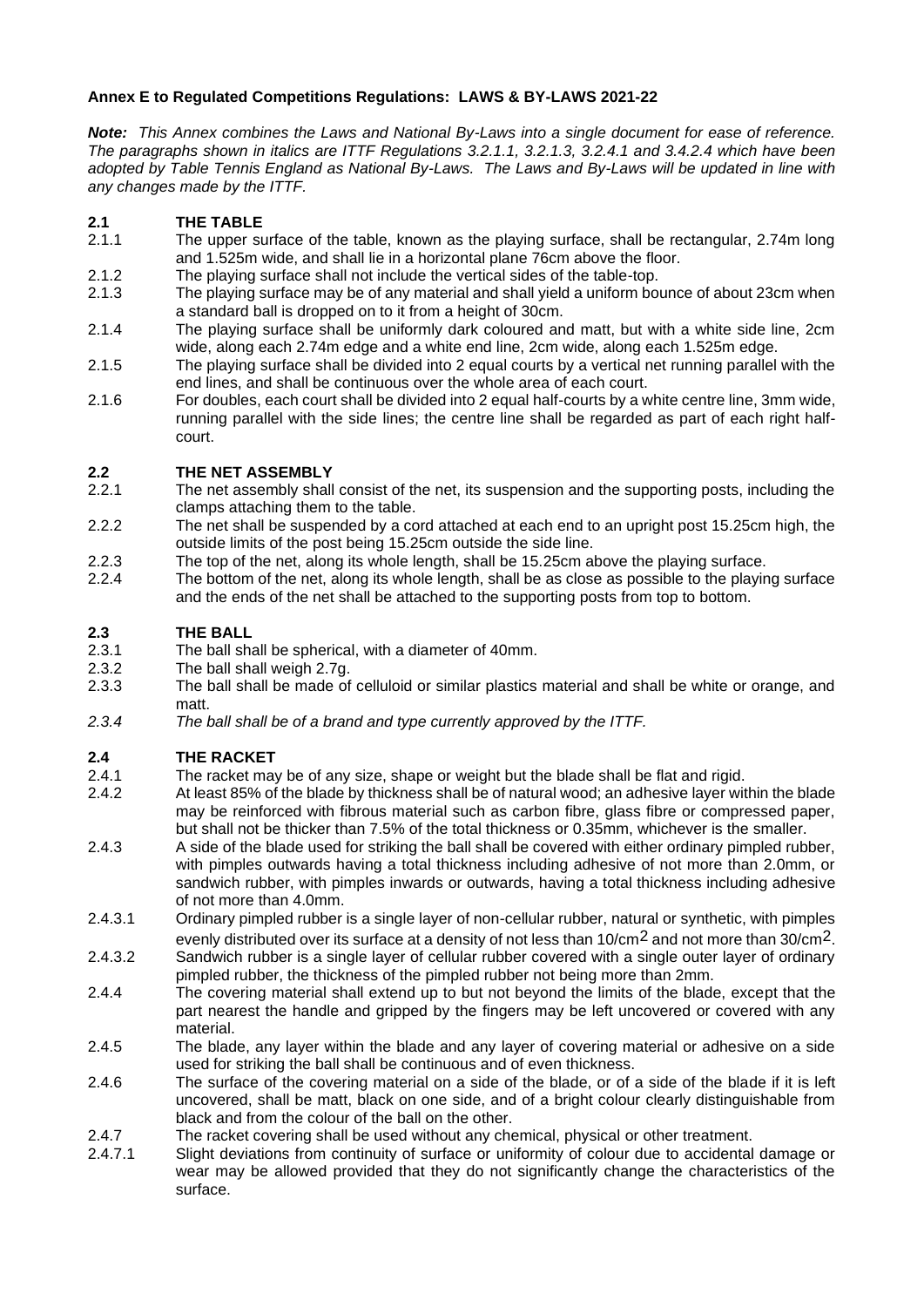- 2.4.8 At the start of a match and whenever he or she changes his or her racket during a match a player shall show his or her opponent and the umpire the racket he or she is about to use and shall allow them to examine it.
- *2.4.9 The racket covering shall be of a brand and type currently authorised by the ITTF.*
- *2.4.10 A racket shall not be changed during an individual match unless it is accidentally damaged so badly that it cannot be used.*

# **2.5 DEFINITIONS**

- 2.5.1 A rally is the period during which the ball is in play.
- 2.5.2 The ball is in play from the last moment at which it is stationary on the palm of the free hand before being intentionally projected in service until the rally is decided as a let or a point.
- 2.5.3 A let is a rally of which the result is not scored.
- 2.5.4 A point is a rally of which the result is scored.
- 2.5.5 The racket hand is the hand carrying the racket.
- 2.5.6 The free hand is the hand not carrying the racket; the free arm is the arm of the free hand.
- 2.5.7 A player strikes the ball if he or she touches it in play with his or her racket, held in the hand, or with his or her racket hand below the wrist.
- 2.5.8 A player obstructs the ball if he or she, or anything he or she wears or carries, touches it in play when it is above or travelling towards the playing surface, not having touched his or her court since last being struck by an opponent.
- 2.5.9 The server is the player due to strike the ball first in a rally.
- 2.5.10 The receiver is the player due to strike the ball second in a rally.
- 2.5.11 The umpire is the person appointed to control a match.
- 2.5.12 The assistant umpire is the person appointed to assist the umpire with certain decisions.
- 2.5.13 Anything that a player wears or carries includes anything that he or she was wearing or carrying, other than the ball, at the start of the rally.
- 2.5.14 The end line shall be regarded as extending indefinitely in both directions.

### **2.6 THE SERVICE**

- 2.6.1 Service shall start with the ball resting freely on the open palm of the server's stationary free hand. 2.6.2 The server shall then project the ball near vertically upwards, without imparting spin, so that it rises at least 16cm after leaving the palm of the free hand and then falls without touching anything before being struck.
- 2.6.3 As the ball is falling the server shall strike it so that it touches first his or her court and then touches directly the receiver's court; in doubles, the ball shall touch successively the right half court of server and receiver.
- 2.6.4 From the start of service until it is struck, the ball shall be above the level of the playing surface and behind the server's end line, and it shall not be hidden from the receiver by the server or his or her doubles partner or by anything they wear or carry.
- 2.6.5 As soon as the ball has been projected, the server's free arm and hand shall be removed from the space between the ball and the net; the space between the ball and the net is defined by the ball, the net and its indefinite upward extension.
- 2.6.6 It is the responsibility of the player to serve so that the umpire or the assistant umpire can be satisfied that he or she complies with the requirements of the Law and either may decide that a service is incorrect.
- 2.6.6.1 If either the umpire or the assistant umpire is not sure about the legality of a service he or she may, on the first occasion in a match, interrupt play and warn the server, but any subsequent service by that player or his or her doubles partner which is not clearly legal shall be considered incorrect.
- 2.6.7 Exceptionally, the umpire may relax the requirements for a good service where he or she is satisfied that compliance is prevented by physical disability.

# **2.7 THE RETURN**

The ball, having been served or returned, shall be struck so that it touches the opponent's court, either directly or after touching the net assembly.

### **2.8 THE ORDER OF PLAY**

- 2.8.1 In singles, the server shall first make a service, the receiver shall then make a return and thereafter server and receiver alternately shall each make a return.
- 2.8.2 In doubles, except as provided in 2.8.3, the server shall first make a service, the receiver shall then make a return, the partner of the server shall then make a return, the partner of the receiver shall then make a return and thereafter each player in turn in that sequence shall make a return.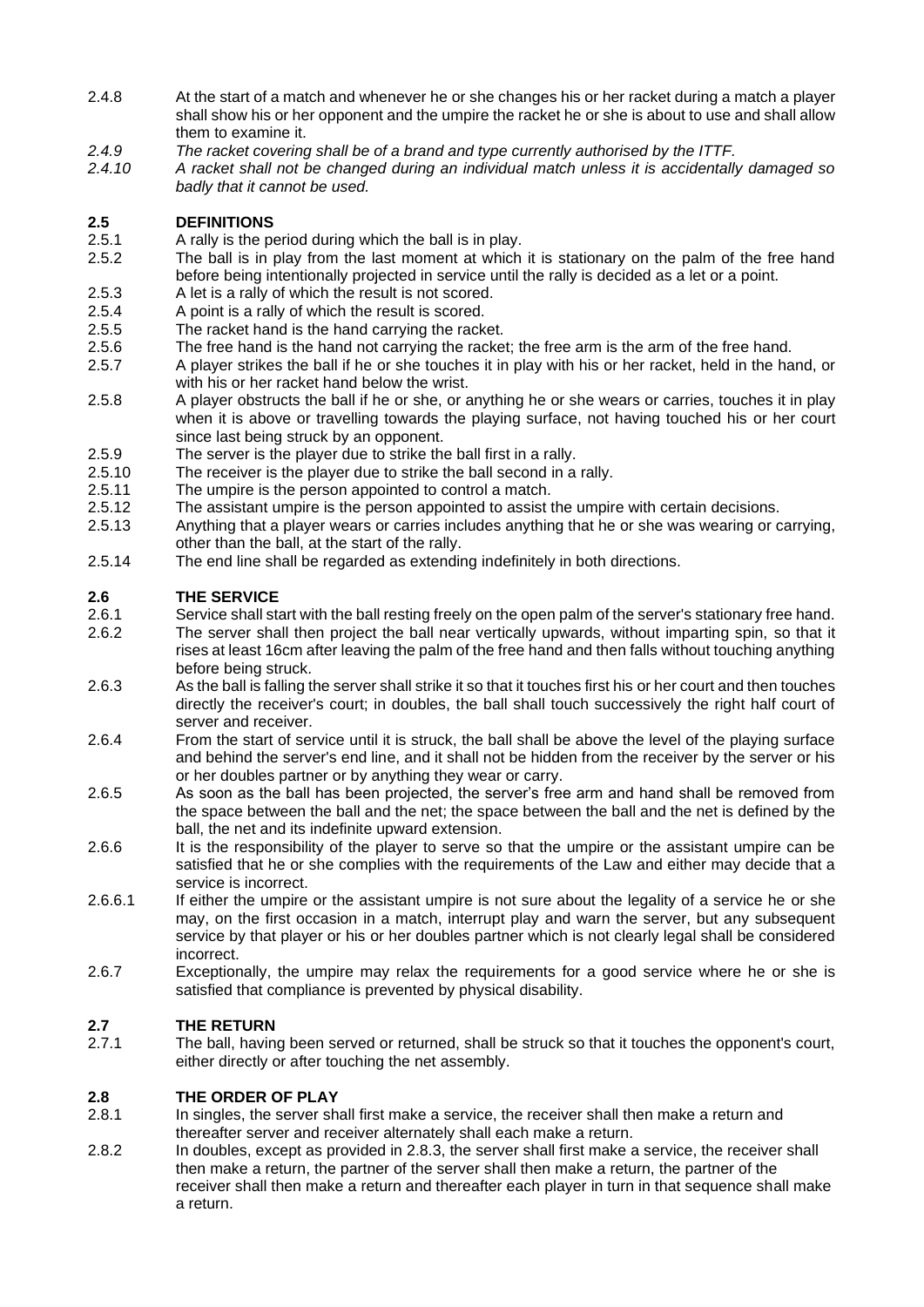2.8.3 In doubles, when at least one player of a pair is in a wheelchair due to a physical disability, the server shall first make a service, the receiver shall then make a return but thereafter either player of the disabled pair may make returns.

# **2.9 A LET**

- 2.9.1 The rally shall be a let
- 2.9.1.1 if in service the ball touches the net assembly, provided the service is otherwise correct or the ball is obstructed by the receiver or his or her partner;
- 2.9.1.2 if the service is delivered when the receiving player or pair is not ready, provided that neither the receiver nor his or her partner attempts to strike the ball;
- 2.9.1.3 if failure to make a service or a return or otherwise to comply with the Laws is due to a disturbance outside the control of the player;
- 2.9.1.4 if play is interrupted by the umpire or assistant umpire.<br>2.9.1.5 if the receiver is in a wheelchair owing to a physical disa
- if the receiver is in a wheelchair owing to a physical disability and the ball, provided the service is otherwise good,
- 2.9.1.5.1 leaves the receiver's court after touching it in the direction of the net;<br>2.9.1.5.2 comes to rest on the receiver's court;
- comes to rest on the receiver's court;
- 2.9.1.5.3 in singles leaves the receiver's court after touching by either of its side lines.
- 2.9.2 Play may be interrupted
- 2.9.2.1 to correct an error in the order of serving, receiving or ends;
- 2.9.2.2 to introduce the expedite system;
- 2.9.2.3 to warn or penalise a player or adviser;
- 2.9.2.4 because the conditions of play are disturbed in a way which could affect the outcome of the rally.

# **2.10 A POINT**

- 2.10.1 Unless the rally is a let, a player shall score a point
- 2.10.1.1 if an opponent fails to make a correct service;
- 2.10.1.2 if an opponent fails to make a correct return;
- 2.10.1.3 if, after he or she has made a service or a return, the ball touches anything other than the net assembly before being struck by anopponent;
- 2.10.1.4 if the ball passes over his or her court or beyond his or her end line without touching his or her court, after being struck by an opponent;
- 2.10.1.5 if the ball, after being struck by an opponent, passes through the net, between the net and the net post or between the net and the playing surface;
- 2.10.1.6 if an opponent obstructs the ball;
- 2.10.1.7 if an opponent deliberately strikes the ball more than once successively;<br>2.10.1.8 if an opponent strikes the ball with a side of the racket blade whose surfa
- if an opponent strikes the ball with a side of the racket blade whose surface does not comply with the requirements of 2.4.3-2.4.6;
- 2.10.1.9 if an opponent, or anything an opponent wears or carries, moves the playing surface;
- 2.10.1.10 if his or her opponent, or anything an opponent wears or carries, touches the net assembly;
- 2.10.1.11 if an opponent's free hand touches the playing surface;
- 2.10.1.12 if a doubles opponent strikes the ball out of the sequence established by the first server and first receiver;
- 2.10.1.13 as provided under the expedite system (2.15.4).
- 2.10.1.14 if both players are in wheelchairs owing to physical disability and
- 2.10.1.14.1 an opponent does not maintain a minimum contact with the seat or cushions with the back of the thigh when the ball is struck;
- 2.10.14.1.2 an opponent touches the table with either hand before striking the ball;
- 2.10.14.1.3 an opponent's footrest or foot touches the floor during play;
- 2.10.1.15 if, where an opposing pair includes at least one player in a wheelchair, any part of the wheelchair or a foot of a standing player crosses an imaginary extension of the centre line.

### **2.11 A GAME**

A game shall be won by the player or pair first scoring 11 points unless both players or pairs score 10 points, when the game shall be won by the first player or pair subsequently gaining a lead of 2 points.

### **2.12 A MATCH**

2.12.1 A match shall consist of the best of any odd number of games.

### **2.13 THE ORDER OF SERVING, RECEIVING AND ENDS**

2.13.1 The right to choose the initial order of serving, receiving and ends shall be decided by lot and the winner may choose to serve or to receive first or to start at a particular end.